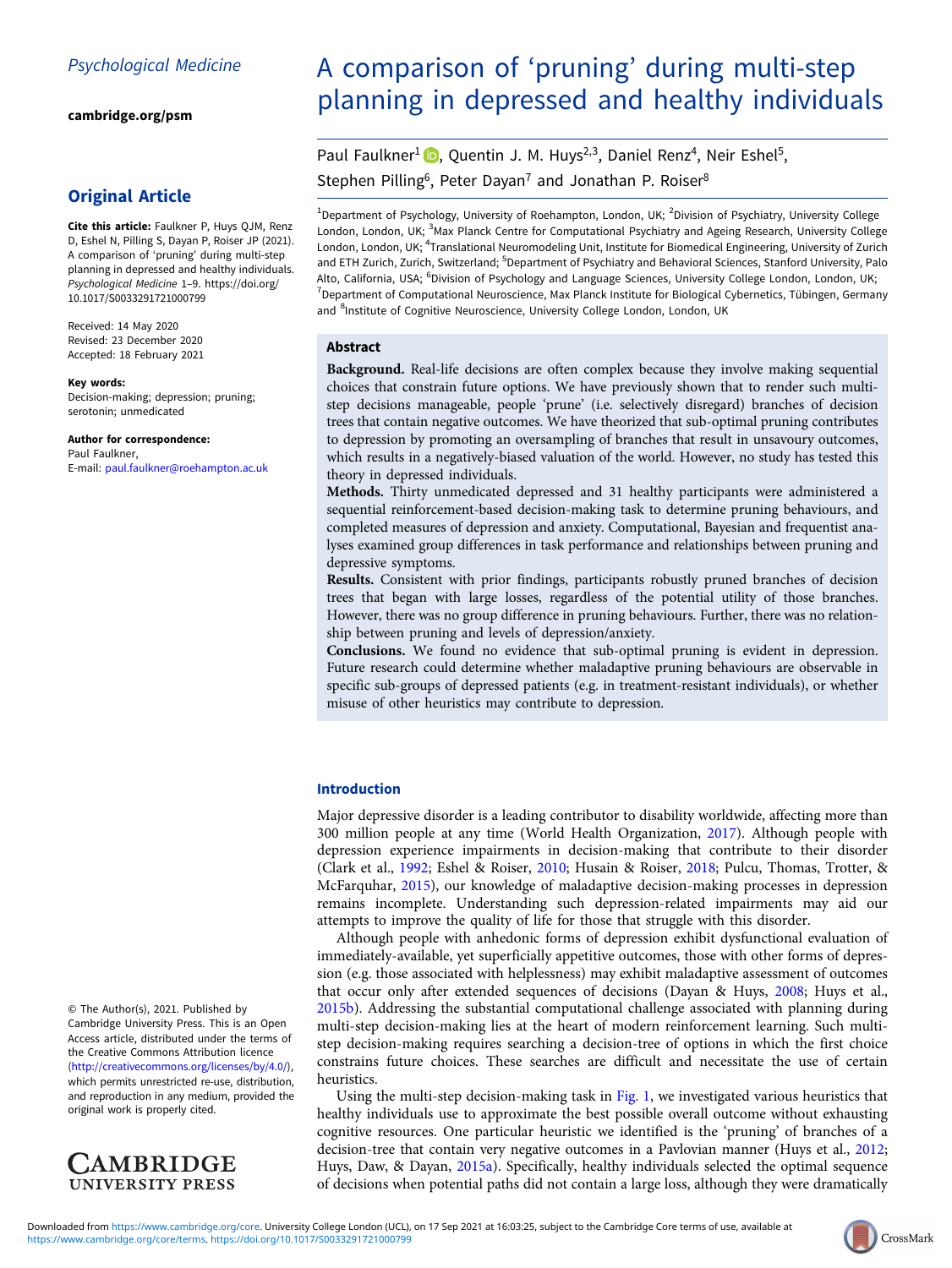<span id="page-1-0"></span>

Fig. 1. (a) Deterministic transition matrix presented to participants during the training phase to aid learning. (b) Deterministic reward matrix. Note that this was never presented to participants; they must instead learn the reward structure through trial and error. (c) Task as presented to participants. The white box denotes the state that the participant is currently in. Symbols below each state denote the deterministic reward achieved by transitioning away from that state; '++' = +140 points;  $4i = +20$  points;  $4i = -20$  points;  $4i = -140$  points.

impaired at doing so when the optimal sequence began with a large loss at the first decision step [\(Fig. 2\)](#page-2-0).

Pruning of decision branches that contain a large loss can reflect the rational allocation of computational resources. Importantly, such pruning may also promote emotional wellbeing; curtailing a tree search in the face of a large punishment avoids aversive outcomes and the consequent negatively-biased valuation of one's surroundings (Dayan & Huys, [2008\)](#page-8-0). Conversely, an oversampling of branches associated with unsavoury outcomes (i.e. a consistent selection of branches or options that typically result in punishments) can contribute to a more negatively-biased valuation of one's surroundings and can thus promote depression (Dayan & Huys, [2008](#page-8-0); Huys et al., [2015a](#page-8-0)). Indeed, research indicates that depression may be associated with an oversampling of aversive information and outcomes (e.g. Garrett et al. [2014](#page-8-0); Joormann, Hertel, Brozovich, & Gotlib, [2005](#page-8-0); Joormann & Gotlib, [2008](#page-8-0)). For example, Garrett et al. [\(2014\)](#page-8-0) report that when constructing beliefs about the likelihood of future positive and negative events occurring, nondepressed individuals exhibit a bias towards the processing of information that supports a positively-skewed view of future positive events occurring, while ignoring information to the contrary. However, the authors also report that clinically-depressed individuals consider such information as much as they consider information that supports a negatively-skewed view of future events, and as such overevaluate aversive information. In addition, Joormann and Gotlib ([2008\)](#page-8-0) report that negatively-valenced but irrelevant words interfere with the ability to update working memory (indexed by response latencies on a recognition task) in depressed participants more than in healthy individuals. These results further indicate that depression may be associated with an overevaluation of aversive information, and that people with depression might sub-optimally prune decision trees by oversampling branches associated with negative outcomes.

Pavlovian pruning of decision trees has been hypothesized to depend on the brain's serotonin system (Dayan & Huys, [2008\)](#page-8-0). Specifically, reductions in central serotonin are proposed to result in a decrease in Pavlovian behavioural inhibition, and an increased choice of options that result in negative outcomes due to decreases in pruning (Dayan & Huys, [2008\)](#page-8-0). This hypothesis was based on observations that serotonin influences behavioural inhibition in response to losses (Cools, Nakamura, & Daw, [2011;](#page-8-0) Crockett, Clark, & Robbins, [2009](#page-8-0)). Because depression is associated with dysfunction in a number of neurotransmitter systems, including the serotonin system (Anderson, [2000](#page-7-0); Cannon et al., [2007;](#page-7-0) Parsey et al., [2003\)](#page-8-0), this theory provides

one possible mechanism by which depressed individuals exhibit negatively-biased valuations of themselves and their surroundings (Clifford and Hemsley, [1987](#page-8-0)).

The current study aimed to determine whether depression is associated with sub-optimal pruning of decision trees. We compared the performance of depressed and healthy participants on a sequential decision-making task designed to reveal pruning behaviours. Standard, Bayesian and computational analyses were utilized. It was predicted that (1) compared to healthy individuals, depressed individuals would exhibit less pruning of decision-tree branches that begin with a large punishment, and (2) that in depressed individuals, those with the highest levels of depression would demonstrate the lowest pruning.

## Methods

#### **Participants**

This study employed a between-subjects design. Thirty depressed individuals were recruited via the Camden and Islington NHS Foundation Trust Psychological Therapy Services, while 31 healthy controls were recruited via online and print advertisements. All participants gave written informed consent after receiving a detailed explanation of the study (approved by the London – Queen Square NHS Research Ethics committee). Exclusion criteria [assessed by the Mini International Neuropsychiatric Inventory (MINI); Sheehan et al., [1998](#page-8-0)] for the healthy control participants included past or present major depressive disorder, bipolar disorder, psychosis, anxiety disorders, substance/alcohol dependence or recent (<6 months) abuse, any neurological disorder and not being a native English speaker. Depressed participants were subject to the same exclusion criteria, except they had to endorse depressive symptoms for a minimum of 10 days within the last 2 weeks (number of past depressive episodes was not important for inclusion), and could also have a diagnosis of an anxiety disorder, or historical substance/alcohol dependence that was restricted to a depressive episode. Exclusion criteria for depressed participants included the use of antidepressants within the last month. All participants provided written informed consent and were compensated £30 for participation, as well as an additional £0–20 depending on task performance.

## Procedure

All participants were initially contacted over the telephone (depressed participants were contacted after a referral from the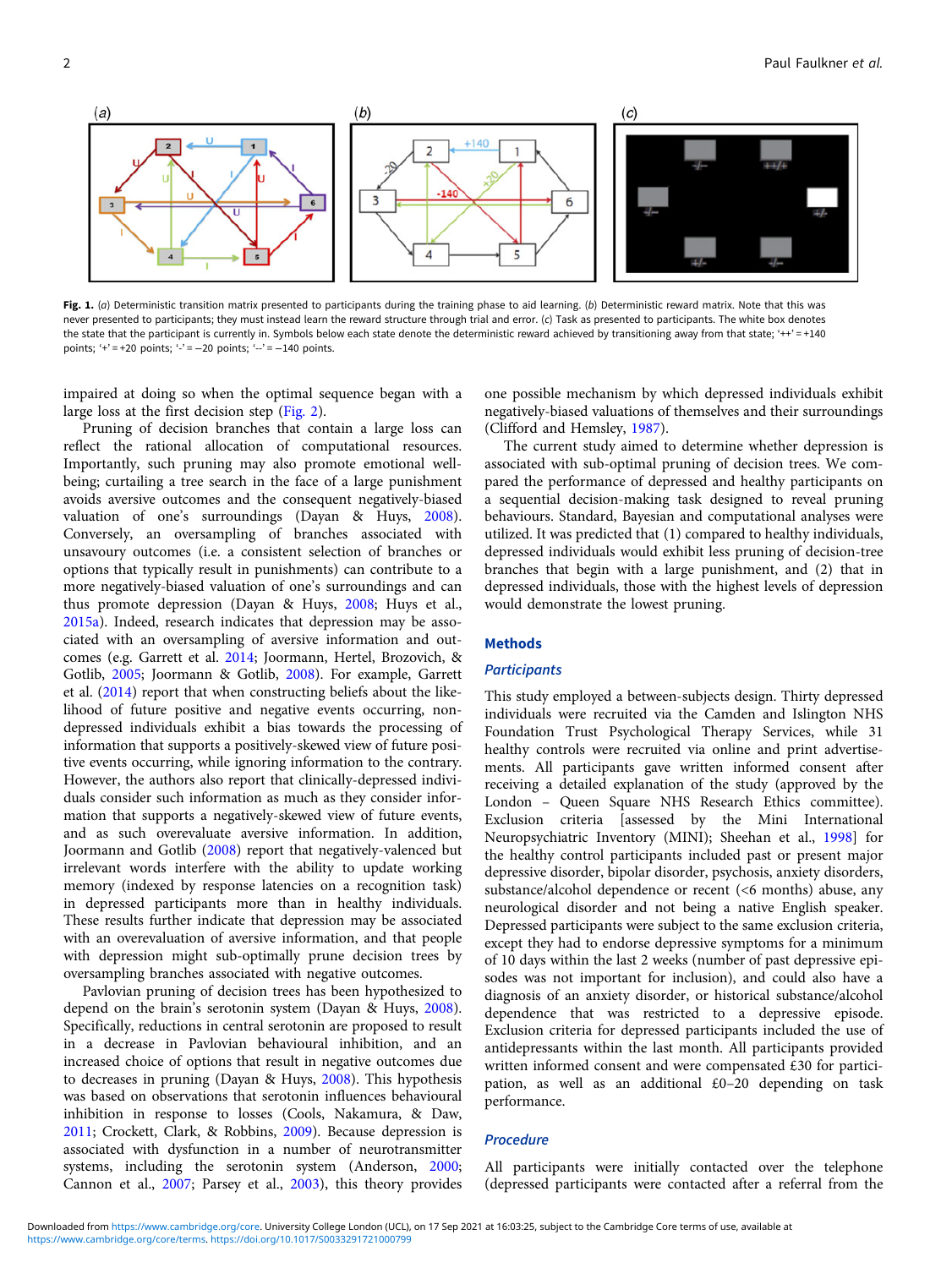<span id="page-2-0"></span>

Fig. 2. (a) A typical decision-tree and financial outcomes up to a depth of 3 starting from state 2. Numbers in each box denote the state number. (b) Same decisiontree starting, aversively pruned due to a large negative outcome at the first step. Note that this aversive pruning also avoids the large positive transition, but almost halves the computational load.

Camden and Islington NHS Foundation Trust Psychological Therapy Services, while non-depressed participants responded to the advert). At this point, participants were questioned to determine whether they had ever experienced any symptoms of a psychiatric disorder. Importantly, the specifics of such symptoms or disorders were not discussed at this stage; detailed information pertaining to this was to be obtained in-person via administration of the MINI interview, as instructed by the London – Queen Square Research Ethics Committee. However, individuals who at this stage endorsed previously or currently experiencing such symptoms/disorders were not invited to attend the testing session. The testing session took place at the Institute of Cognitive Neuroscience, University College London. Participants completed one testing session each, in which they initially underwent full screening to determine eligibility (via administration of the MINI), and then completed a battery of questionnaires before being trained on and performing the sequential decision-making task.

## Questionnaire measures

The Beck Depression Inventory (BDI; Beck, Steer, & Brown, [1996\)](#page-7-0) was administered to quantify the severity of depression. This self-report questionnaire consists of 21 items, each of which is scored on a 0–3-point scale. A total score of 0–9 indicates minimal depression, while total scores of 10–18, 19–29 and 30–63 indicate 'mild', 'moderate' and 'severe' depression, respectively.

The State/Trait Anxiety Inventory (STAI; Speilberger, Gorsuch, Lushene, Vagg, & Jacobs, [1983\)](#page-8-0) is a 40-item self-rating anxiety measure. Participants score each item as either 1 ('do not agree at all'), 2 ('agree somewhat'), 3 ('agree moderately') or 4 ('very much agree'). Scores from questions 1–20 and 21–40 are then separately summed to respectively determine state and trait anxiety.

The Wechsler Test of Adult Reading (WTAR; Wechsler, [2001\)](#page-8-0) was used to quantify verbal IQ. Participants were required to read a list of 50 increasingly-uncommon words, and received one point for each correct pronunciation.

## Decision-making task

This task is described in Huys et al. [\(2012](#page-8-0)), and is presented in [Fig. 1](#page-1-0). Participants were required to initially complete a training phase, during which they learned how to transition throughout a matrix of six states by referring to the schematic of the transition matrix presented in [Fig. 1](#page-1-0)*a*. Importantly, as in Huys et al. ([2012](#page-8-0)), participants were only allowed to proceed to the task phase after demonstrating successful learning of this transition matrix by completing a test without the aid of the schematic.

The task phase began with a further, shorter, training phase designed to teach participants the deterministic financial outcomes associated with each transition. Participants were not pre-sented with a schematic of the action-reward matrix (see [Fig. 1](#page-1-0)b), but learned via trial and error. To help them, the values of the deterministic financial outcomes associated with each transition out of a state were depicted symbolically below each state (but without being identified with the choice options 'U' or 'I'), both during this final training phase and throughout the entire task; '++' denotes a £1.40 gain, '+' denotes a 20 pence gain, '--' denotes a £1.40 loss, and '-' denotes a 20 pence loss. Upon completion of this final training, participants completed 48 trials of the task, each of varying length (2–8 moves). On each trial, participants began in a random state and were instructed to complete a sequence of transitions of a pre-specified length (2–8 moves) to maximize financial gain. On 50% of the trials, transitions were made immediately after each key press, followed by the presentation of the financial outcome for that transition. On the remaining trials (termed 'plan-ahead' trials), participants were instructed to plan ahead the remaining (2–4) moves and complete the full sequence of transitions; the transitions and resultant financial outcomes were only presented after the final key press had been made. A schematic of the decision-tree when starting in state 2 can be seen in Fig. 2a.

#### Model-based statistical analyses

As in Huys et al. ([2012\)](#page-8-0) the first 24 of the 48 trials were considered an extension of the reward matrix training, and data from these trials were not analysed. However, we also performed an analysis of data from all 48 trials; whilst doing so did not change the overall significance (or lack thereof) of our findings, these are reported in the online Supplementary Materials. A set of eight increasingly complex models was fit to the data using a Bayesian model comparison approach; these models are fully defined in Huys et al. [\(2012\)](#page-8-0). Briefly, each successive model had an extra parameter to explain the data, and was assessed according to its Bayesian Information Criterion (BIC<sub>int</sub>) which is based on the likelihood that the model can accurately explain the data and penalizes the model for its extra complexity.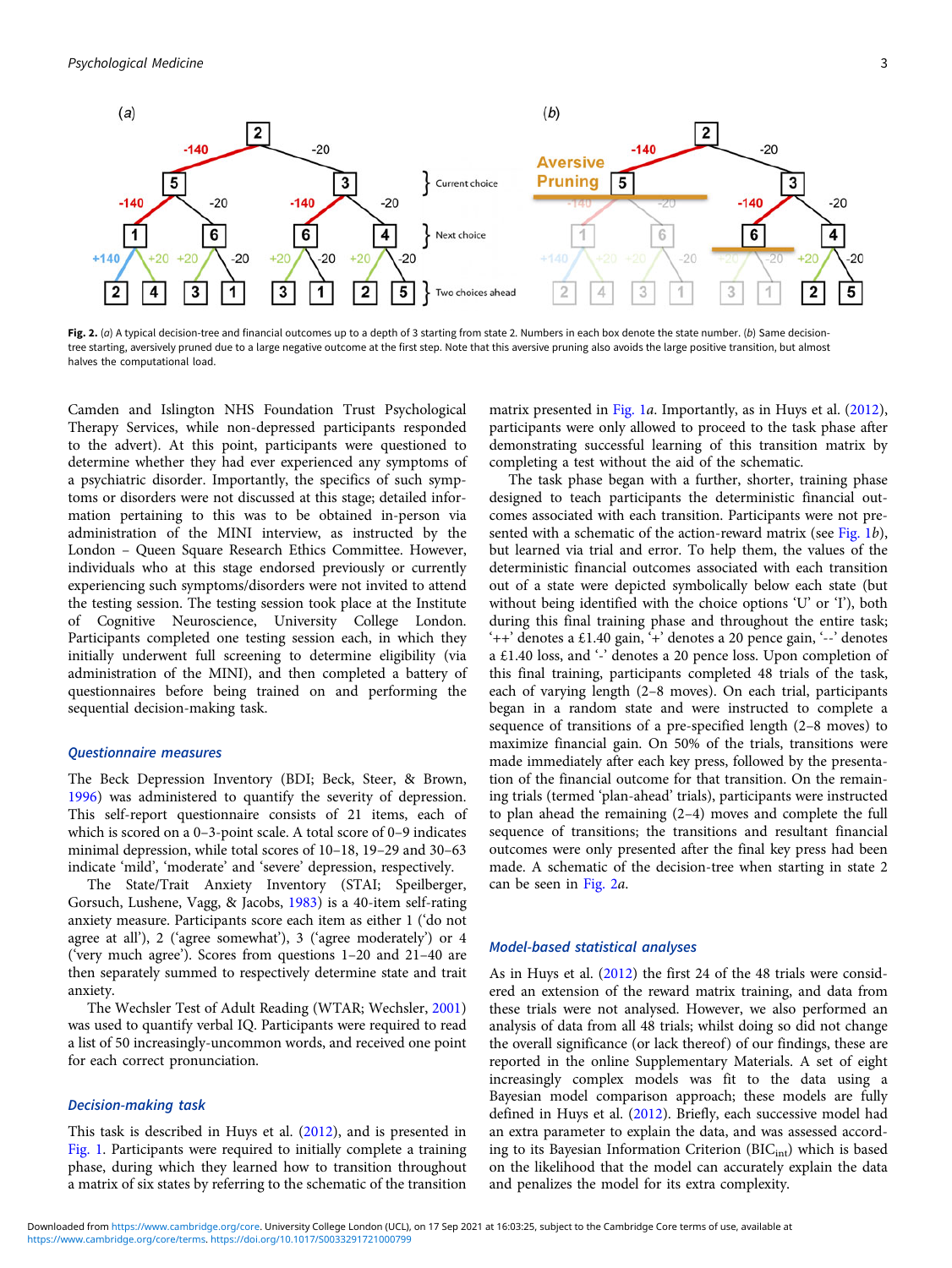The first model was a simple 'Lookahead' model, which assumed that subjects evaluate the entire decision-tree to choose the optimal sequence of transitions. That is, for a trial of length d, this model assumed that participants considered all  $2<sup>d</sup>$  possible sequences of transitions and chose the financially most beneficial sequence. Specifically, the Q-value of each action  $(a)$  in the present state (s) was given by the sum of the immediate reward  $R(a,s)$  and the value of the optimal action from the next state  $s' = T(a,s)$ :

$$
Q_{\text{Look ahead}}(a, s) = R(a, s) \max_{a'} Q_{\text{Look ahead}}(a', T(a, s))
$$

This equation is iterated until the end of the tree has been reached. Because a search of the entire tree is unlikely for depths >3 due to the large computational demands, more complex models were fit to the data which allowed for testing of hypotheses pertaining to pruning. The first of these, termed the 'Discount' model, built upon the previous model by including a 'discount' factor that assumed participants exhibit a general tendency to fail to evaluate all  $2^d$  (i.e. up to  $2^8 = 256$ ) sequences. Specifically, this model assumed that evaluation stopped at any stage along a path with probability  $\gamma$ . This is equivalent to the standard model of exponential discounting in economics, and implies that the deeper into the tree an outcome, the less likely it is to be included in the calculation:

$$
Q_{\text{Discount}}(a, s) = R(a, s) + (1 - \gamma) \max_{a'} Q_d(a', T(a, s))
$$

where, at each step, the next transition is weighted by the probability  $(1-\gamma)$  that is encountered.

The next model, termed the 'Pruning' model, is central to this study's hypotheses. This model splits the above  $\gamma$  parameter that quantifies the tendency to stop a tree-search into two separate parameters. The first of these is a 'general pruning' parameter  $(\gamma_G)$  that quantifies the proportion of trials on which tree searches were curtailed due to a general failure to look ahead (identical to the 'discount' parameter in the previous model). The second is termed a 'specific pruning' parameter  $(\gamma_s)$  that quantifies the proportion of trials on which the tree search was stopped specifically when the next transition would incur a large loss (see [Fig. 2](#page-2-0)b for an example):

$$
Q_{\text{Pruning}}(a, s) = R(a, s) + (1 - x) \max_{a'} Q_p(a', T(a, s))
$$

$$
x = \begin{cases} \gamma_S & \text{if } R(a, s) \text{is the large negative reinforcement} \\ \gamma_G & \text{else} \end{cases}
$$

The next model, termed the 'Pruning and Pavlovian' model, accounted for 'Learned Pavlovian' attraction/repulsion to states that are associated with future financial rewards that are not achievable because too few moves remain to obtain them. Specifically, it accounted for such learning due to the addition of a second state-action value which depends on the long-term average value of the states, which is itself learned by standard temporal difference learning after multiple exposures: ←

$$
Q_{\text{Pruning and Pavlovian}}(a, s) = Q_{\text{Pruning}}(a, s) + \omega V(T(a, s))
$$

where V is the value that is learned by standard temporal

difference learning:

$$
V(s) \leftarrow V(s) + \varepsilon (V(s') + r_t - V(s))
$$

where  $V(s')$  is set to zero at the final transition.

Finally, to distinguish the effect of pruning from the effect of loss aversion (i.e. the notion that a loss of a given amount is more aversive than a reward of the same amount is appetitive), we replicated the above four models but relaxed how they treated the different outcomes. In the original model, preferences for financial outcomes were assumed to be proportional (e.g. a loss of £1.40 was assumed to exactly cancel out a gain of £1.40). In the new models, we fitted separate parameters for each of the financial outcomes, so that individuals could weight outcomes in a non-proportional manner. These four models are termed 'rho' (i.e. 'Lookahead rho', 'Discount rho', 'Pruning rho' and 'Pruning and Pavlovian rho'), with each having three additional parameters (a parameter for each outcome, but no overall scaling parameter as in the original models). In principle, this allowed participants to be attracted to a reward and repelled from a loss, and vice versa. If pruning is observable above and beyond an individual's simple preferences for rewards and losses, the differential sensitivities to rewards and punishments cannot, by themselves, account for the pruning effects in the above four (i.e. non-'rho') models.

#### Group comparisons and psychometric correlation analyses

Once the best-fitting model was identified, its parameter estimates were extracted and compared between groups. Frequentist analyses were performed using the Statistical Package for Social Scientists version 26 (SPSS Inc., Chicago, Illinois, USA). Bayesian analyses were also performed using JASP [JASP Team (2019), version 0.11.1] because they provide Bayes Factors, which depict a ratio of the probability of the evidence for one hypothesis (i.e. the null) relative to another (i.e. the experimental). Comparing evidence in this way allows one to demonstrate support for the null hypothesis, as opposed to simply failing to reject the null as when using frequentist approaches (Wetzels et al., [2011\)](#page-8-0).

To determine the effects of depression status on parameter estimates from the most parsimonious model, frequentist and Bayesian independent samples  $t$  tests were performed, with the relevant parameter estimate added as the dependent variable. To examine relationships between parameter estimates and psychometric questionnaire data, frequentist and Bayesian bivariate correlation analyses were performed.

For the frequentist analyses, a significance threshold of  $\alpha$  = 0.05 (two-tailed) was adopted. For the Bayesian analyses, on the basis of Jeffreys ([1961\)](#page-8-0), we considered Bayes Factors ( $BF_{10}$ ; NB: not logarithmically transformed) smaller than 1/100 to be extreme evidence for the null hypothesis, a  $BF_{10}$  between 1/100 and 1/30 to be very strong evidence for the null, a  $BF_{10}$  between 1/30 and 1/10 to be strong evidence for the null, a  $BF_{10}$  between 1/10 and 1/3 to be moderate evidence for the null, and a  $BF_{10}$ between 1/3 and 1 to be not worth more than a bare mention. Conversely, we considered  $BF_{10}$  larger than 100 to be extreme evidence for the experimental hypothesis, a  $BF_{10}$  between 100 and 30 to be very strong evidence for the experimental hypothesis, a  $BF_{10}$ between 30 and 10 to be strong evidence for the experimental hypothesis, a  $BF_{10}$  between 10 and 3 to be moderate evidence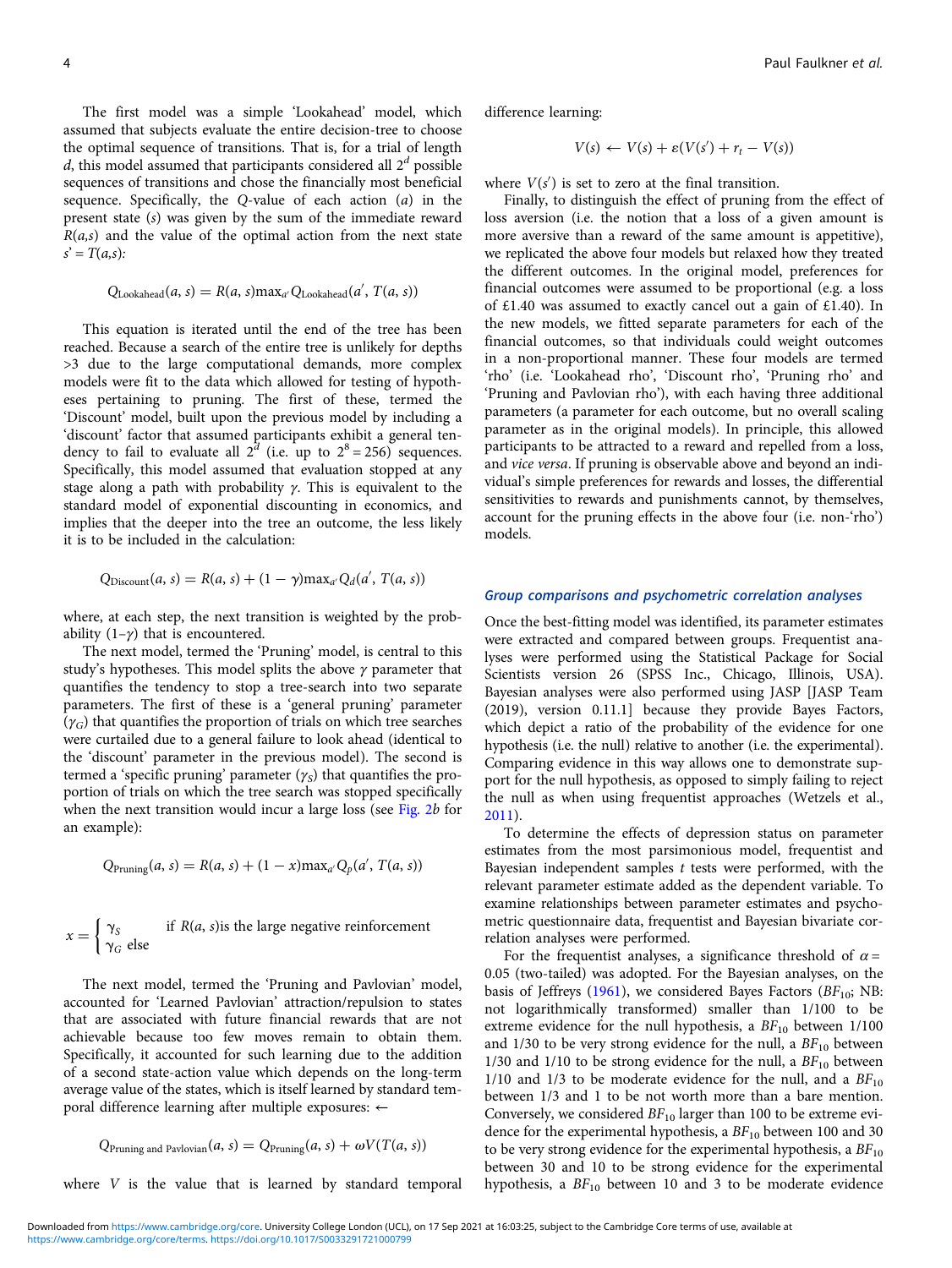for the experimental hypothesis, and a  $BF_{10}$  between 3 and 1 to be not worth more than a bare mention.

## Results

#### Participant characteristics

Compared to healthy controls, depressed participants selfreported higher depression scores on the BDI  $[t(59) = 13.779;$  $p < 0.001$ ,  $BF_{10} = 1.11 \times 10^{+16}$ , greater trait anxiety on the STAI  $[t(59) = -7.601; p < 0.001, BF_{10} = 1.672 \times 10^{+7}]$  and greater state anxiety on the STAI  $[t(59) = -5.219; p < 0.001, BF_{10} = 4987.46]$ . Frequentist  $t$  tests failed to reject the null hypothesis that depressed and healthy individuals did not differ in terms of age, years of education or IQ, although Bayesian analyses failed to provide support for or against the null hypothesis that these two groups did not differ in these characteristics; [age:  $t(59) =$ 1.227;  $p = 0.225$ ,  $BF_{10} = 0.496$ ; years of education:  $t(59) = 1.491$ ;  $p = 0.141$ ,  $BF_{10} = 0.660$ ; IQ:  $t(59) = 1.780$ ;  $p = 0.083$ ,  $BF_{10} =$ 1.058]. A full description of participant characteristics is presented in Table 1.

#### Computational analyses

The ability of all eight models to explain participants' choices can be seen in [Fig. 3](#page-5-0). The inclusion of each extra parameter improved the predictive probabilities of the models, while the four models that incorporated the 'rho' parameter were all able to predict a higher proportion of participants' choices than the corresponding models that did not include this parameter ([Fig. 3](#page-5-0)a). Importantly, the Pruning 'rho' model outperformed all others due to it achieving the lowest  $BIC<sub>int</sub> score (Fig. 3b)$  $BIC<sub>int</sub> score (Fig. 3b)$  $BIC<sub>int</sub> score (Fig. 3b)$ . As expected, the most complex model, the Pruning and Pavlovian 'rho' model, achieves the highest predictive probability (i.e. it is able to accurately predict the highest proportion of participants' choices, as shown in [Fig. 3](#page-5-0)a). However, it is penalized for its added complexity ([Fig. 3](#page-5-0)b). This means that the Pruning 'rho' model is considered the most parsimonious, and therefore the winning, model.

Specifically, the winning Pruning 'rho' model included both  $\gamma_S$ and  $\gamma_G$  parameters, which suggests that loss-specific pruning had a robust influence on behaviour. The fraction of choices that was correctly predicted by this winning model can be seen in [Fig. 4](#page-6-0)a–c. Because this Pruning 'rho' model outperforms all others, the  $\gamma_s$ and  $\gamma_G$  parameter values, as well as the reward sensitivities to each of the four transition types, were extracted from this model and compared between depressed and healthy participants.

## Group comparisons

Frequentist and Bayesian analyses indicated that depressed and healthy individuals did not differ in terms of total money won on the task  $[t(59) = 0.345; p = 0.731, BF_{10} = 0.274]$ . Further, depressed and healthy individuals did not differ in terms of  $\gamma_s$  $[t(59) = 0.320; p = 0.750, BF_{10} = 0.272]$ . However, while the frequentist analysis indicated that depressed and healthy individuals did not differ in terms of  $\gamma_G$  either, the Bayesian analysis failed to provide support for or against there being a group difference in this variable:  $[t(59) = -1.123; \ p = 0.266, BF_{10} = 0.442]$ . These data can be seen in [Fig. 4](#page-6-0)d. There were no differences between the groups in terms of reward sensitivities for the +140 transitions  $[t(59) = -0.105; p = 0.917, BF_{10} = 0.262]$ , +20 transitions  $[t(59) =$  $-0.073$ ;  $p = 0.942$ ,  $BF_{10} = 0.261$  or the  $-20$  transitions  $[t(59) =$ 

#### Table 1. Participant characteristics and parameter estimates from the winning pruning 'rho' model

| Participant characteristics                  | Healthy<br>individuals | Depressed<br>individuals |
|----------------------------------------------|------------------------|--------------------------|
| $\overline{N}$                               | 31                     | 30                       |
| Gender (M/F)                                 | 15/16                  | 15/15                    |
| Age (years)                                  | 30.42 (10.80)          | 33.82 (10.44)            |
| Education (years)                            | 14.38 (2.94)           | 15.43 (2.51)             |
| IQ                                           | 108.00 (14.79)         | 114.55 (7.37)            |
| <b>BDI</b>                                   | 3.00(4.61)             | 25.44 (7.48)             |
| Trait anxiety                                | 14.71 (8.16)           | 32.88 (9.74)             |
| State anxiety                                | 10.19 (7.53)           | 23.44 (11.39)            |
| Number of depressive<br>episodes             |                        | 15.56 (13.42)            |
| Current episode length<br>(months)           |                        | 3.64(4.91)               |
| No. of days depressed within<br>past 2 weeks |                        | 10.63 (2.86)             |
| Number of suicide attempts                   |                        | 0.55(1.21)               |
| Parameter estimates                          |                        |                          |
| $\gamma_{\rm S}$                             | 0.630(0.14)            | 0.617(0.19)              |
| $\gamma_G$                                   | 0.123(0.04)            | 0.136(0.05)              |
| $Rho -140$                                   | $-2.600(1.12)$         | $-2.378(0.97)$           |
| $Rho -20$                                    | $-0.006(0.05)$         | 0.011(0.05)              |
| $Rho +20$                                    | 1.510(0.78)            | 1.520(0.79)              |
| Rho +140                                     | 7.252 (3.48)           | 7.340 (3.05)             |

All values expressed as means (s.p.), except for no. of subjects  $(N)$  and gender.

0.459;  $p = 0.648$ ,  $BF_{10} = 0.285$ ]. Again, while a frequentist analysis indicated that depressed and healthy individuals did not differ in their sensitivity to the −140 transitions, the results of the Bayesian analysis narrowly missed out on providing support for the null hypothesis that these two groups did not differ in this variable  $[t(59) = -0.831; p = 0.409, BF_{10} = 0.348]$ . These data can be seen in [Fig. 4](#page-6-0)e.

In depressed participants, BDI scores did not correlate with  $\gamma_S$  (r = 0.068; p = 0.748, BF<sub>10</sub> = 0.261),  $\gamma_G$  (r = -0.083; p = 0.693,  $BF_{10} = 0.267$ , or reward sensitivities to the +140 transitions  $(r = 0.038; p = 0.857, BF_{10} = 0.252)$  or the −140 transitions  $(r = -0.137; p = 0.514, BF_{10} = 0.304)$ . Further, frequentist analyses indicated that BDI scores also did not correlate with the +20 transitions or −20 transitions, although the Bayesian analyses did not provide support for or against the null hypothesis that BDI scores did not correlate with the sensitivity to these two transition types (+20 transitions:  $r = -0.226$ ;  $p = 0.276$ ,  $BF_{10} = 0.435$ ;  $-20$  transitions:  $r = 0.261$ ;  $p = 0.207$ ,  $BF_{10} = 0.528$ ).

In addition, in depressed participants, trait anxiety scores did not correlate with  $\gamma_s$  (r = 0.083; p = 0.694, BF<sub>10</sub> = 0.267),  $\gamma_G$  $(r = 0.084; p = 0.688, BF_{10} = 0.268)$ , or reward sensitivities to the +140 transitions ( $r = 0.156$ ;  $p = 0.457$ ,  $BF_{10} = 0.323$ ), the +20 transitions ( $r = 0.309$ ;  $p = 0.133$ ,  $BF_{10} = 0.724$ ), the  $-20$  transitions  $(r = 0.066; p = 0.755, BF_{10} = 0.260)$  or  $-140$  transitions  $(r = -0.070;$  $p = 0.740$ ,  $BF_{10} = 0.261$ ).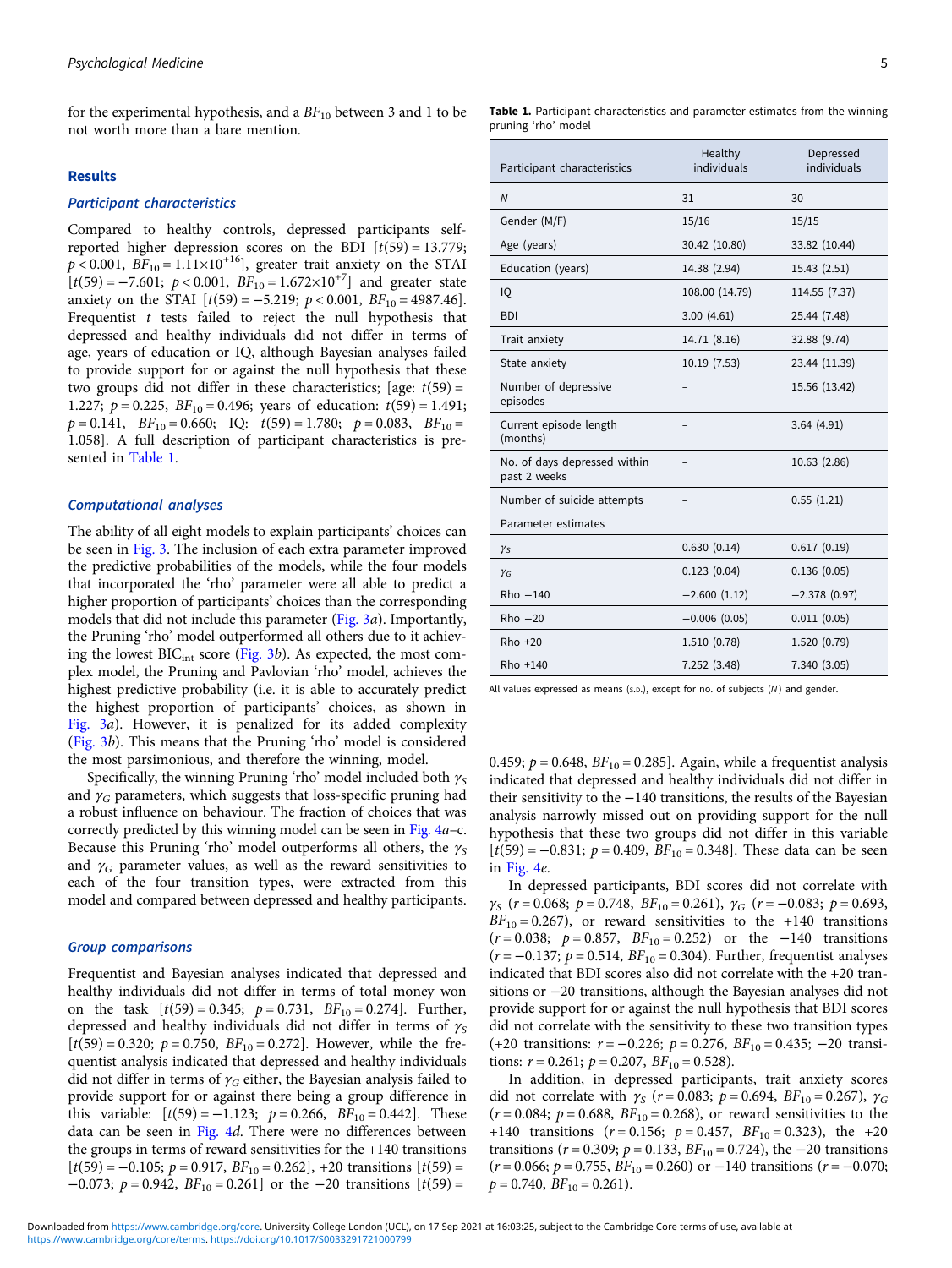<span id="page-5-0"></span>

Fig. 3. (a) Mean predictive probabilities for all models. All models that include the 'rho' parameter fit the data better than the corresponding models that do not contain this parameter. (b) Model comparisons using each model's Bayesian Information Criterion (BIC<sub>int</sub>). Despite the fact that the model that predicts the highest proportion of participants' choices is the 'Pruning and Pavlovian' model that contains the 'rho' parameter, this model is penalized due to its added complexity. The most parsimonious (i.e. 'winning') model is therefore the 'Pruning' model that includes the extra 'rho' parameter.

Finally, both frequentist and Bayesian analyses indicated that state anxiety scores did not correlate with  $\gamma_s$  (r = −0.092;  $p = 0.662$ ,  $BF_{10} = 0.272$ ) in depressed participants. However, while the frequentist analysis indicated that state anxiety did not correlate with  $\gamma_G$ , results of the Bayesian analysis narrowly missed out on providing support for there being no relationship between these two variables ( $r = -0.177$ ;  $p = 0.397$ ,  $BF_{10} = 0.349$ ). Both frequentist and Bayesian analyses indicated that state anxiety was not related to sensitivities to the +140 transitions ( $r = -0.048$ ;  $p = 0.820$ ,  $BF_{10} = 0.254$ ), +20 transitions ( $r = -0.013$ ;  $p = 0.950$ ,  $BF_{10} = 0.249$ ,  $-20$  transitions ( $r = -0.004$ ;  $BF_{10} = 0.248$ ,  $p = 0.985$ ) or −140 transitions ( $r = 0.068$ ;  $p = 0.745$ ,  $BF_{10} = 0.261$ ).

## Discussion

We previously showed that healthy individuals prune decision trees to render complex sequential decisions manageable. Here, we tested the hypothesis that depressed individuals are less able to optimally use this heuristic, and that this inability may be related to their severity of depression. However, contrary to predictions, depressed and healthy individuals in this study did not differ in their pruning behaviours.

The finding that participants pruned branches of decision trees that began with a large loss, regardless of the potential utility of that branch, replicates our previous work (Huys et al., [2012](#page-8-0), [2015b\)](#page-8-0). The most parsimonious model in the current study was the same as the 'winning' model in Lally et al. ([2017\)](#page-8-0). However, the most parsimonious model in our original study (Huys et al., [2012\)](#page-8-0) included a Pavlovian parameter which indicated that participants had a reflexive attraction/aversion to certain states, whereas including this Pavlovian parameter weakened model parsimony in the current study, meaning that participants did not display strong attractions/aversions to specific states in this dataset.

The addition of four separate parameters to the model (one for each of the four financial outcomes) allowed for the possibility that there was a difference between how participants weighted gains and losses. This is important to avoid confusing pruning with loss aversion. Replicating the findings of Huys et al. ([2012](#page-8-0)), we found that these 'rho' parameters indeed improved the predictive probability of the models. However, as for the healthy individuals in Huys et al. ([2012\)](#page-8-0), the current participants did not exhibit typical loss aversion. Instead, the large gain (+140)

was roughly three times more appetitive than the large loss (−140) was aversive. Interestingly, sensitivity to −140 transition types was found to be significantly weaker, while sensitivity to the +140 transitions was significantly greater, in the 'winning' (Pruning 'rho') model than in the model that did not quantify participants' pruning behaviours (i.e. the 'lookahead' model; see online Supplementary Materials). Taken together, these results suggest that loss aversion certainly fails to explain away pruning, although pruning may uncover a form of risk seeking.

Importantly, the current findings failed to support our hypotheses that (a) depressed individuals sub-optimally prune decision trees, and that (b) in depressed individuals, those with the highest levels of depression would demonstrate the lowest pruning. Our latter hypothesis was based partly on the results of Huys et al. ([2012\)](#page-8-0), which indicated a relationship between pruning and level of depression. However, it must be noted that the specific relationship reported in Huys et al. [\(2012](#page-8-0)) was a significant positive correlation between specific pruning and sub-clinical depression scores on the BDI in healthy participants, not depressed individuals. Further, this relationship was also not replicated by our subsequent studies (i.e. Huys et al., [2015b](#page-8-0)). While it currently appears that no relationship between pruning and magnitude of depression exists in depressed individuals who share similar characteristics to those who participated in the current study, future research should attempt to determine the replicability of the initial finding of a relationship between pruning and sub-clinical depression in healthy individuals. Further, it is unlikely that we failed to observe sub-optimal pruning in the current depressed individuals because the current healthy participants also pruned sub-optimally, because the latter demonstrated specific pruning to a very similar magnitude as the healthy participants included in Lally et al. [\(2017\)](#page-8-0) (pruning parameter estimate =  $~\sim 0.6$ ), and they actually pruned slightly more than those in Huys et al. ([2012\)](#page-8-0). While this does not explain why the current results do not support the theory put forward by Dayan and Huys [\(2008](#page-8-0)), there may be a number of factors that do.

First, levels of depression in our participants may not have been great enough to promote sub-optimal pruning. While the current depressed participants exhibited similar levels of depression to those in studies that report maladaptive decision-making in depression (Joormann & Gotlib, [2008](#page-8-0); Kumar et al., [2018;](#page-8-0) McFarland & Klein, [2009](#page-8-0); Ubl et al., [2015\)](#page-8-0), they were all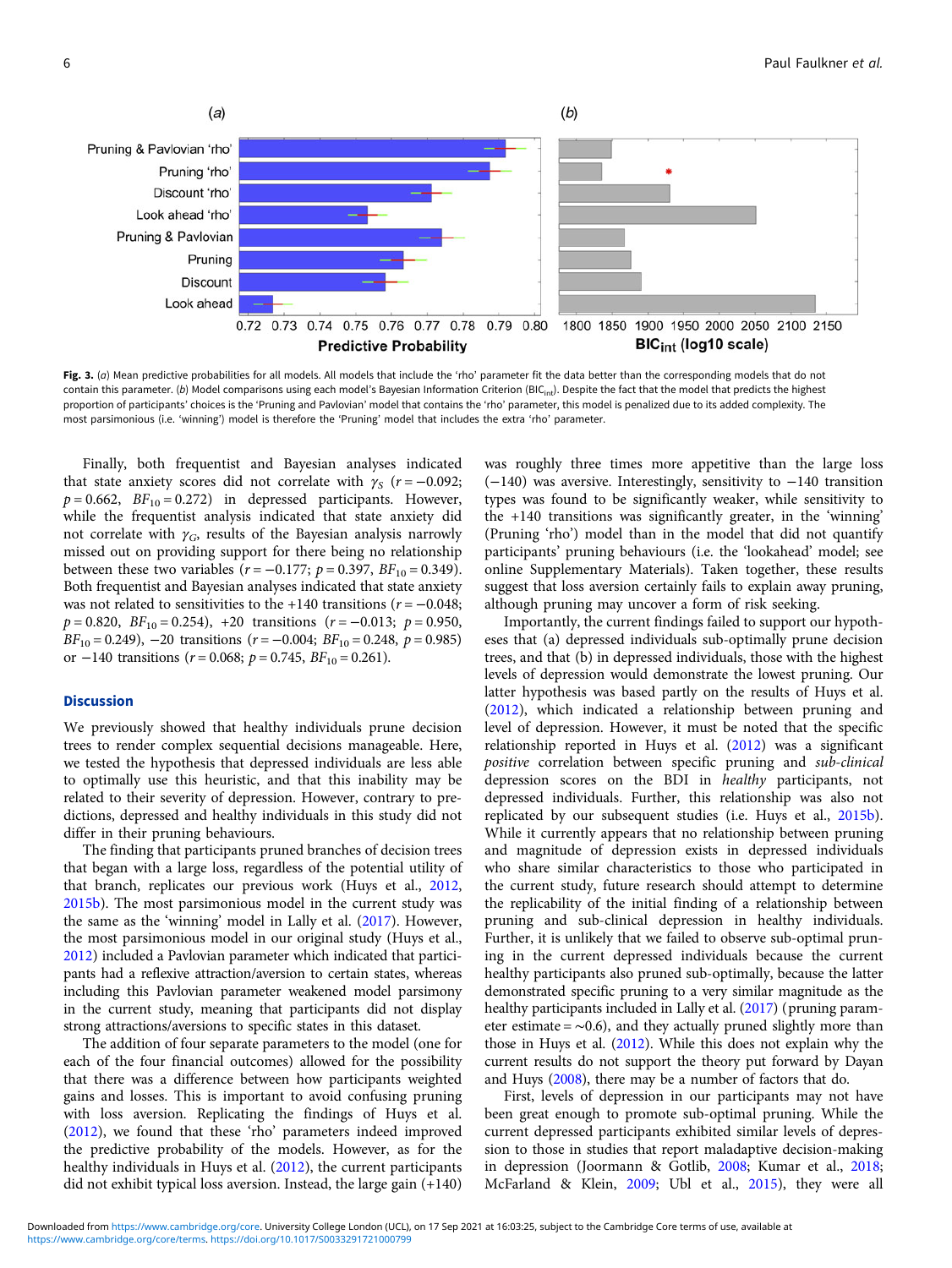<span id="page-6-0"></span>

Fig. 4. Top: The fraction of choices correctly predicted by the best-fitting model (the Pruning 'rho' model). (a) All participants combined. (b) Healthy participants only. (c) Depressed participants only. Each bar depicts this as a function of the number of choices remaining on each trial. For example, the right most bar (i.e. bar '8') depicts the fraction of choices at a depth of 1 on eight-choice trials that were correctly predicted by this model; the third rightmost bar (i.e. bar '6') depicts both the fraction of choices that were correctly predicted by this model at (1) a depth of 1 on six-choice trials, (2) a depth of 2 on seven-choice trials and (3) a depth of 3 on eight-choice trials, and so on. Grey lines depict the full 'Lookahead' model. The blue dashed lines depict chance (i.e. 50%). The winning model correctly predicts choices of both depressed participants and healthy controls to roughly the same extent. Further, the full Lookahead model is only able to correctly predict decisions that are eight choices away in the sequence on roughly 50% of trials (i.e. at chance level). The winning model correctly predicts all choices to roughly the same extent, no matter how many choices are remaining. Note that these models include data from, and disregard differences between, trials in which transitions were displayed immediately after each button press and trials in which participants had to enter the entire sequence of transitions at once (i.e. so-called 'plan-ahead' trials.). Bottom: Parameters of the winning Pruning 'rho' model. (d) Specific and general pruning parameters. (e) Reinforcement sensitivity to each transition type. (f) Absolute ratio of reward (+140) to loss (-140) sensitivity. Red denotes depressed participants, green denotes healthy participants. Error bars denote 1 standard deviation above/below the mean (red) and 95% confidence intervals (green).

undergoing 'low-intensity treatments' due to being deemed to exhibit mild/intermediate levels of depression. Indeed, this may be one reason as to why our depressed patients failed to exhibit greater sensitivity to losses than healthy participants, or indeed loss aversion at all, as highly depressed patients (Baek et al., [2017;](#page-7-0) with mean BDI = 30.10) exhibit heightened aversion to losses, while patients with lower levels of depression do not (Charpentier, Aylward, Roiser, & Robinson, [2017](#page-7-0); mean BDI = 16.96). Future studies could therefore examine the pruning behaviours of more severely depressed participants.

Second, Pavlovian pruning of decision trees has been hypothesized to depend on the brain's serotonin system (Dayan & Huys, [2008\)](#page-8-0). Specifically, reductions in central serotonin are proposed to result in a decrease in Pavlovian behavioural inhibition, increasing the choosing of options that result in negative outcomes due to decreases in pruning (Dayan & Huys, [2008](#page-8-0)). Because serotonin is considered to influence behavioural inhibition in response to losses (Cools et al., [2011;](#page-8-0) Crockett et al., [2009](#page-8-0)), and because depression is associated with dysfunction in a number of neurotransmitter systems including the serotonin system (Anderson, [2000](#page-7-0); Cannon et al., [2007](#page-7-0); Parsey et al., [2003](#page-8-0)), it has been argued that depressed participants may exhibit maladaptive pruning due to serotonergic dysfunction (e.g. Dayan & Huys, [2008](#page-8-0); Huys et al. [2015a\)](#page-8-0). However, there is no way of knowing whether the current depressed participants exhibit serotonergic dysfunction because no neurochemical measures were collected. Further, depression has been associated with altered dopaminergic functioning (Nestler & Carlezon, [2006\)](#page-8-0), and dopamine is thought to influence decision-making in an opponent fashion to serotonin (Boureau & Dayan, [2010](#page-7-0); Daw, Kakade, & Dayan, [2002;](#page-8-0) Dayan & Huys, [2009](#page-8-0)). For example, reductions in serotonin via acute tryptophan depletion can enhance the motivational influence of aversive stimuli on instrumental responding, while reductions in dopamine can diminish the influence of appetitive stimuli on such responding (Hebart & Gläscher, [2014](#page-8-0)). To truly determine the influence of serotonergic function on decision-tree pruning, future studies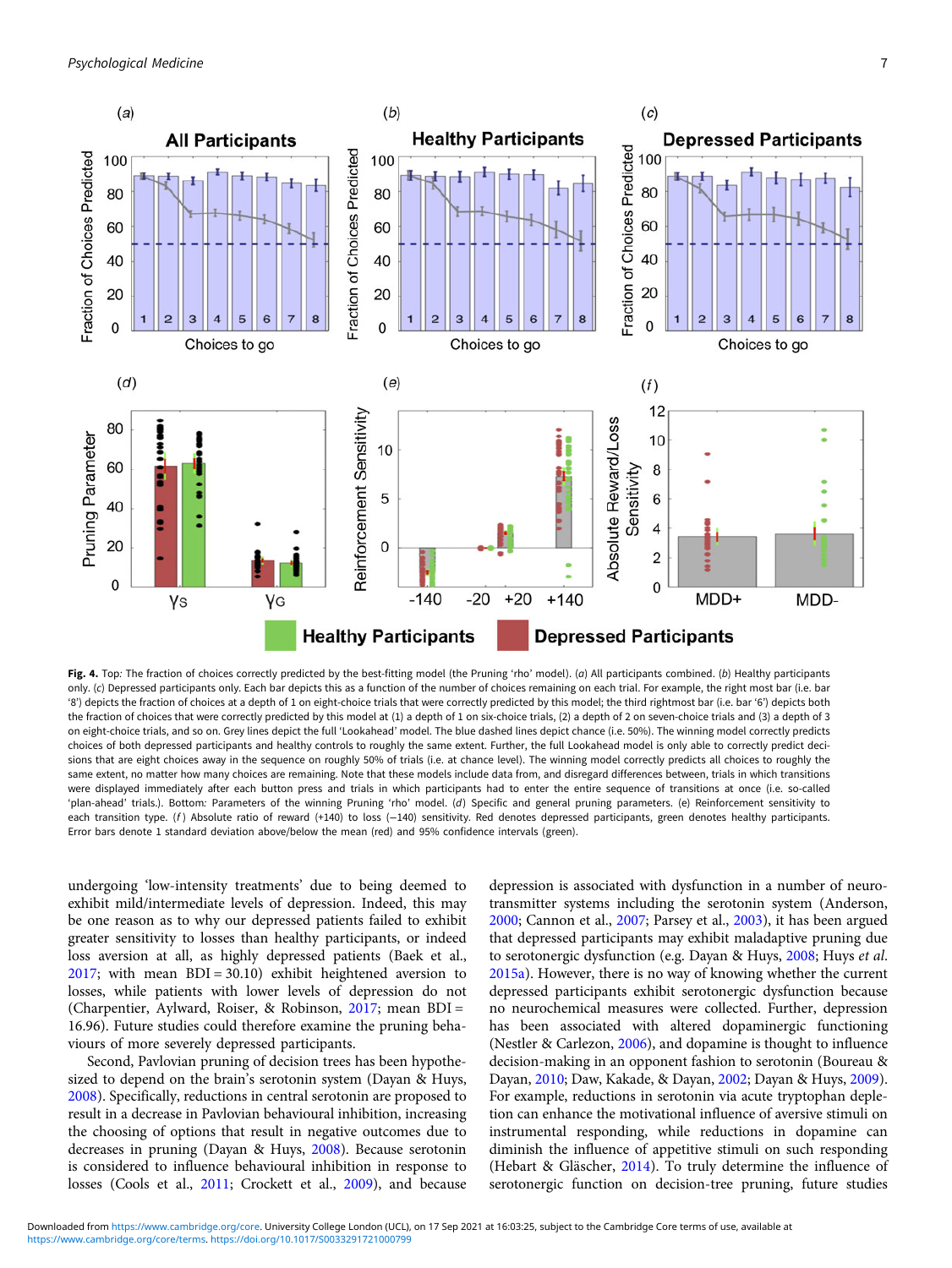<span id="page-7-0"></span>may consider examining the effects of a serotonin challenge such as acute tryptophan depletion on performance on this task.

Third, while no group difference was observed in task performance, this does not mean that there are no group differences in the brain regions that are recruited during aversive pruning. We have recently shown that aversive pruning recruits the pregenual anterior cingulate cortex and subgenual anterior cingulate cortex (sgACC) (Lally et al., [2017\)](#page-8-0). Interestingly, the sgACC is overactive in depression (Drevets, Savitz, & Trimble, [2008](#page-8-0); Drevets et al., [1997](#page-8-0); Mayberg et al., [1997](#page-8-0)), while the degree of sgACC reactivity to negatively-valenced stimuli can predict treatment response in depressed patients (Roiser, Elliott, & Sahakian, [2012\)](#page-8-0). In addition, depression-related reductions in serotonin 1A receptor availability are greatest in the sgACC (Moses-Kolko et al., [2008\)](#page-8-0). Therefore, comparing the neural mechanisms of pruning in depressed and healthy individuals may reveal group differences in pruning-related sgACC function.

While the above factors may explain why the current results do not support the theory put forward by Dayan and Huys ([2008\)](#page-8-0), the fact remains that on the basis of the current findings, it may simply be that depressed individuals may not experience or exhibit maladaptive pruning behaviours during multi-step planning, and that sub-optimal pruning may not promote depressive behaviours. However, pruning is only one heuristic that people use to render complex, sequential decisions manageable. Specifically, healthy participants solve problems by fragmenting deep sequences (i.e. sequences with a depth >3) into subsequences of shorter lengths (termed 'fragmenting'), and recall and re-use previous fragmented solutions on subsequent trials (termed 'memoization'), rather than always searching the tree anew each time (Huys et al., [2015b\)](#page-8-0). Unlike the case for pruning (Dayan & Huys, [2008;](#page-8-0) Huys et al., [2012](#page-8-0)), neither theoretical nor empirical studies have suggested that altered use of fragmenting or memoization during planning may promote depression. However, future studies might compare the use of these two heuristics, along with the use of pruning, in highly-depressed and healthy individuals.

Our study has several limitations. First, the sample size was relatively limited, which reduced our ability to detect small effects, or to determine the effects of individual differences on task performance; this could be particularly pertinent as Huys et al. ([2015b\)](#page-8-0) report that individuals use certain heuristics to solve planning problems in an idiosyncratic fashion. Another potential limitation is the fact that our healthy and depressed individuals may have differed in age, years of education and IQ. While frequentist analyses found no evidence that these two groups differed in such characteristics, Bayesian analyses provided, at best, only anecdotal evidence that these two groups did not differ in this way. Whilst there were no relationships between any of these characteristics and task performance (see online Supplementary Materials), it is therefore possible, although unlikely, that our sampling method may have introduced extraneous variables into our dataset that influenced findings. A further potential limitation is that we did not investigate whether pruning abilities differed as a function of specific clinical depression subtype, such as anhedonic v. non-anhedonic forms of depression. However, we did quantify self-reported anhedonia using one item of the BDI, and examined whether it related to pruning behaviours (see online Supplementary Materials). Relationships between anhedonia and sensitivity to each of the +140, +20 and −140 transition types were observed, suggesting that patients with higher anhedonia were less sensitive to both rewards and

punishments, although these results remain preliminary due to our sample size. However, no relationships with pruning were detected. Future studies should determine the association between specific symptoms of depression and pruning behaviours in larger samples of depressed participants. Further, while we have reported that pruning is insensitive to the magnitude of the large loss (Huys et al., [2012](#page-8-0)), pruning becomes mathematically more disadvantageous as the magnitude of the large loss decreases (relative to the magnitude of the large reward). However, the current data do not indicate whether depressed individuals prune sup-optimally when pruning is more disadvantageous (i.e. when the large loss costs 70 points rather than 140), or whether overpruning in these circumstances can promote depression. Finally, our calculated reward sensitivities in [Fig. 4](#page-6-0)e indicate that, once pruning is taken into account, participants are three times more 'sensitive' to the large reward than to the large loss. However, pruning and risk seeking are rather entangled in the current task, and it would be interesting to combine it with a compatible, but independent measure of risk seeking.

In summary, we replicated previous findings that people prune decision trees to solve complex planning problems. However, we failed to provide support for the hypothesis that depressed individuals prune sub-optimally. Future research is needed to achieve a more complete understanding of whether misuse of certain heuristics in sequential decision-making can contribute to depression.

Supplementary material. The supplementary material for this article can be found at [https://doi.org/10.1017/S0033291721000799.](https://doi.org/10.1017/S0033291721000799)

Financial support. This work was supported by a Medical Research Council Ph.D. Studentship awarded to Dr Paul Faulkner. Professor Peter Dayan was funded by the Gatsby Charitable Foundation, the Max Planck Society and the Alexander von Humboldt Foundation. The funders had no role in the study design, data collection or analysis.

#### Conflict of interest. None.

Ethical standards. The authors assert that all procedures contributing to this work comply with the ethical standards of the relevant national and institutional committees on human experimentation and with the Helsinki Declaration of 1975, as revised in 2008.

#### References

- Anderson, I. M. (2000). Selective serotonin reuptake inhibitors versus tricyclic antidepressants: A meta-analysis of efficacy and tolerability. Journal of Affective Disorders, 58, 19–36.
- Baek, K., Kwon, J. H., Chae, J.-H., Chung, Y. A., Kralik, J. D., Min, J.-A., … Jeong, J. (2017). Heightened loss aversion to risk and loss in depressed patients with a suicide attempt history. Scientific Reports, 7, 11228–11241.
- Beck, A. T., Steer, R., & Brown, G. (1996). Manual for the Beck Depression Inventory-II. San Antonio, TX: Psychological Corporation.
- Boureau, Y.-L., & Dayan, P. (2010). Opponency revisited: Competition and cooperation between dopamine and serotonin. Neuropscyhopharmacology, 36, 74–97.
- Cannon, D. M., Ichise, M., Rollis, D., Klaver, J. M., Gandhi, S. K., Charney, D. S., … Drevents, W. C. (2007). Elevated serotonin transporter binding in major depressive disorder assessed using positron emission tomography and  $\int_1^{11}$ C]DASB; comparison with bipolar disorder. Biological Psychiatry, 62(8), 870–877.
- Charpentier, C. J., Aylward, J., Roiser, J. P., & Robinson, O. J. (2017). Enhanced risk aversion, but not loss aversion, in unmedicated pathological anxiety. Biological Psychiatry, 81(12), 1014–1022.
- Clark, G., Hops, H., Lewinsohn, P. M., Andrews, J., Seeley, J. R., & Williams, J. (1992). Cognitive-behavioural group treatment of adolescent depression: Prediction of outcome. Behavior Therapy, 23(3), 341–354.